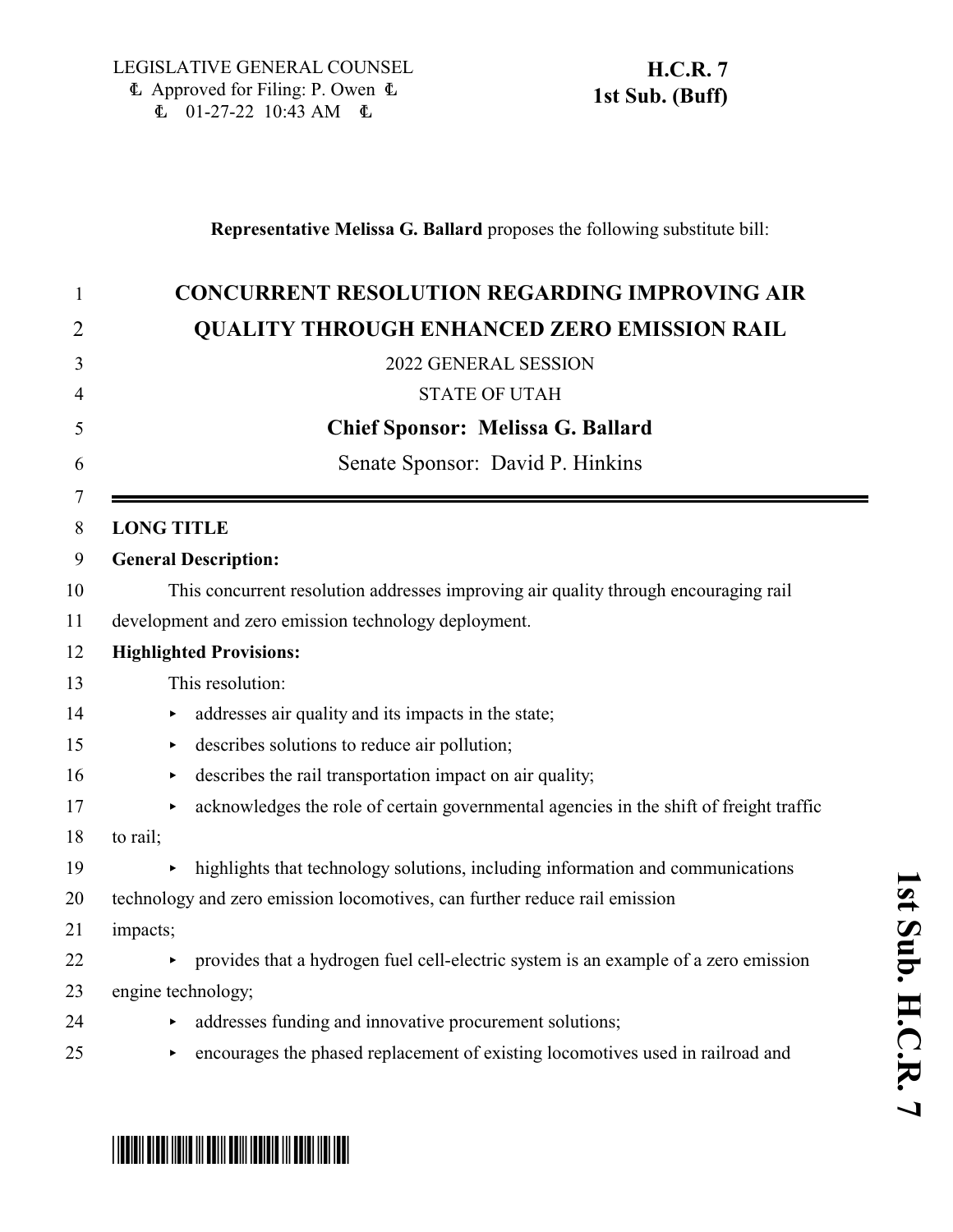## **1st Sub. (Buff) H.C.R. 7 01-27-22 10:43 AM**

| 26 | industrial plant switching services in nonattainment areas in the state with zero emission      |
|----|-------------------------------------------------------------------------------------------------|
| 27 | locomotives; and                                                                                |
| 28 | encourages the transition of rail transportation in general to zero emission<br>▶               |
| 29 | locomotives.                                                                                    |
| 30 | <b>Special Clauses:</b>                                                                         |
| 31 | None                                                                                            |
| 32 |                                                                                                 |
| 33 | Be it resolved by the Legislature of the state of Utah, the Governor concurring therein:        |
| 34 | WHEREAS, Utah continuously demonstrates the state's commitment to and interest in               |
| 35 | the state's air quality;                                                                        |
| 36 | WHEREAS, good air quality is a vital component of the economy and human health in               |
| 37 | Utah and research conducted by Utah universities shows the harmful impacts of air pollution     |
| 38 | on human health, with the greatest negative impact on the health of children, the elderly, and  |
| 39 | those with compromised immune systems;                                                          |
| 40 | WHEREAS, for example, exposure to direct small particulate matter exacerbates                   |
| 41 | asthma, increases the risk of cancer, and leads to acute respiratory symptoms, bronchitis,      |
| 42 | chronic obstructive pulmonary disease, heart attacks, nervous system effects, lost work days,   |
| 43 | and premature death;                                                                            |
| 44 | WHEREAS, there is now a broad range of technologically and economically viable                  |
| 45 | solutions to significantly reduce air pollution and ensure that future economic and population  |
| 46 | growth does not compromise air quality;                                                         |
| 47 | WHEREAS, embracing zero emission technologies will help grow our state's robust                 |
| 48 | clean technology sector;                                                                        |
| 49 | WHEREAS, as of 2017, railroad transportation contributed 9.2% of NOx and 1.4% of                |
| 50 | the PM2.5 along the Wasatch Front;                                                              |
| 51 | WHEREAS, while comparable data is not available for the trucking sector or all freight          |
| 52 | railroad operations in the state, as of 2017 the Division of Air Quality found that locomotives |
| 53 | used for short line, industrial plant, and switch engine operations contributed 3.4% of NOx and |
| 54 | 0.16% of PM2.5 of the total Wasatch Front inventory of emissions, equivalent to                 |
| 55 | approximately 1,828 tons of NO <sub>x</sub> and 19 tons of PM2.5;                               |
| 56 | WHEREAS, in addition to significant numbers of heavy haul freight locomotives                   |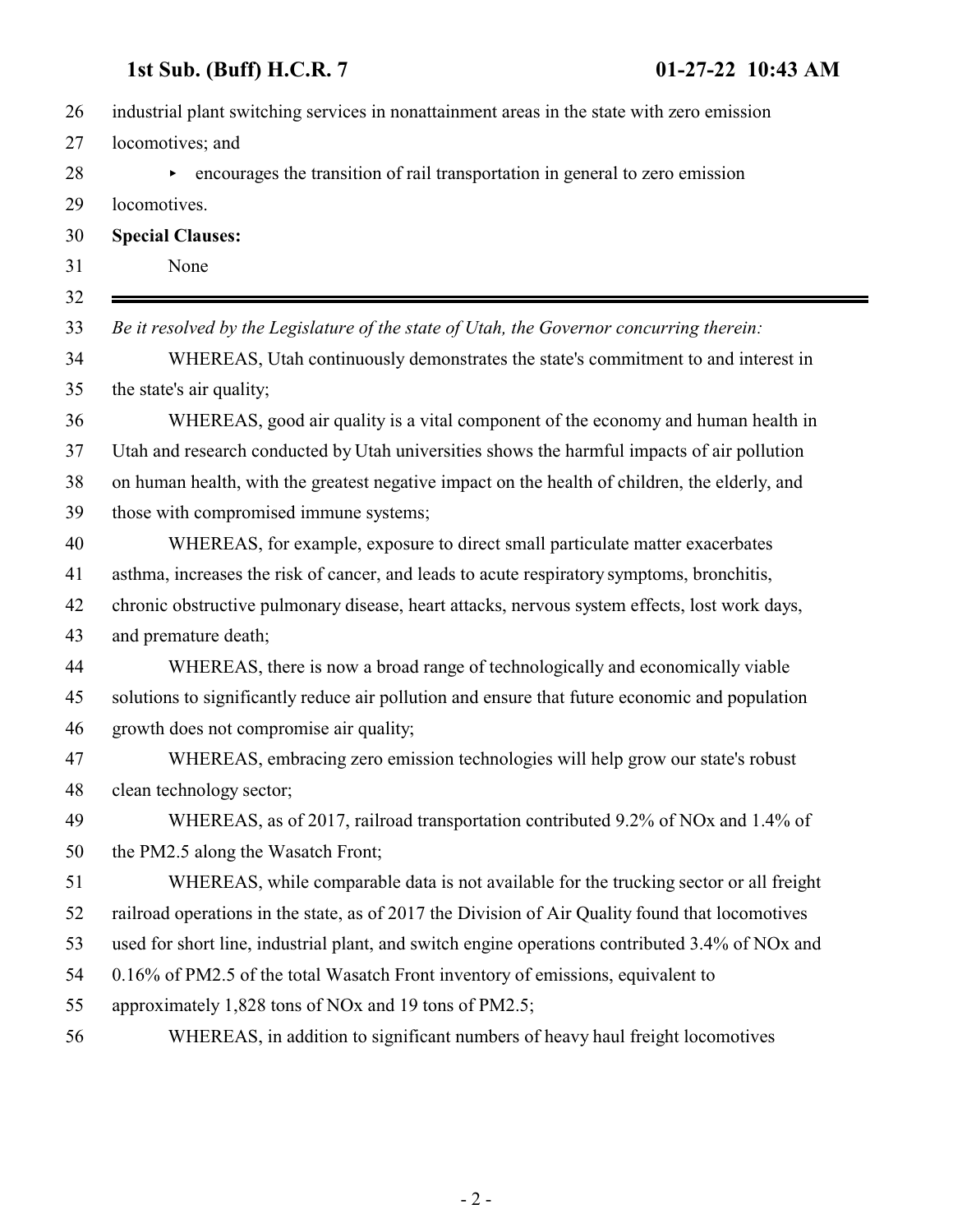### **01-27-22 10:43 AM 1st Sub. (Buff) H.C.R. 7**

 operating in and through the state, as of 2017 there were approximately 63 short line locomotives, industrial plant locomotives, or switch engines operating in Utah; WHEREAS, the majority of the short line locomotives, industrial plant locomotives, and switch engines operating in Utah are legacy platforms certified to the United States Environmental Protection Agency as meeting Tier 0 or Tier 0+ emission standards, and almost all emissions from these locomotives occur within two of Utah's PM2.5 nonattainment areas based on the United States National Ambient Air Quality Standards; WHEREAS, under the federal Clean Air Act, an area where air pollution levels persistently exceed a National Ambient Air Quality Standard may be designated as a "nonattainment" area by the United States Environmental Protection Agency; WHEREAS, designation as a nonattainment area requires the development of a State Implementation Plan with increasing mandatory requirements if the area does not return to attainment within prescribed timelines, and may result in the imposition of a Federal Implementation Plan and sanctions that could impact the availability and use of federal highway funds; WHEREAS, the Utah Department of Transportation, other agencies of the state, and the Utah Inland Port Authority, a political subdivision of the state, can play a vital role in accelerating the modal shift of freight traffic to rail, helping to meet health and air quality goals; WHEREAS, the Utah Inland Port Authority anticipates assisting in the reduction of trucks from the road and the modal shift to rail, while using the regulatory sandbox to test new freight movement and cargo handling equipment at the inland port to increase use of zero emission vehicles; WHEREAS, to complement accelerating this modal shift to rail, a broad spectrum of technologies, including information and communications technologies that enable more efficient rail operation reducing fuel use and emissions, and entirely new locomotive power technologies such as hydrogen fuel cell-electric and battery-electric, must be encouraged and supported to further decrease total freight section emissions, including freight rail emissions; WHEREAS, hydrogen especially is an attractive alternative fuel as hydrogen does not contain carbon and when used in fuel cells produces zero emissions; WHEREAS, hydrogen either for onboard energy storage or as part of a hybrid

- 3 -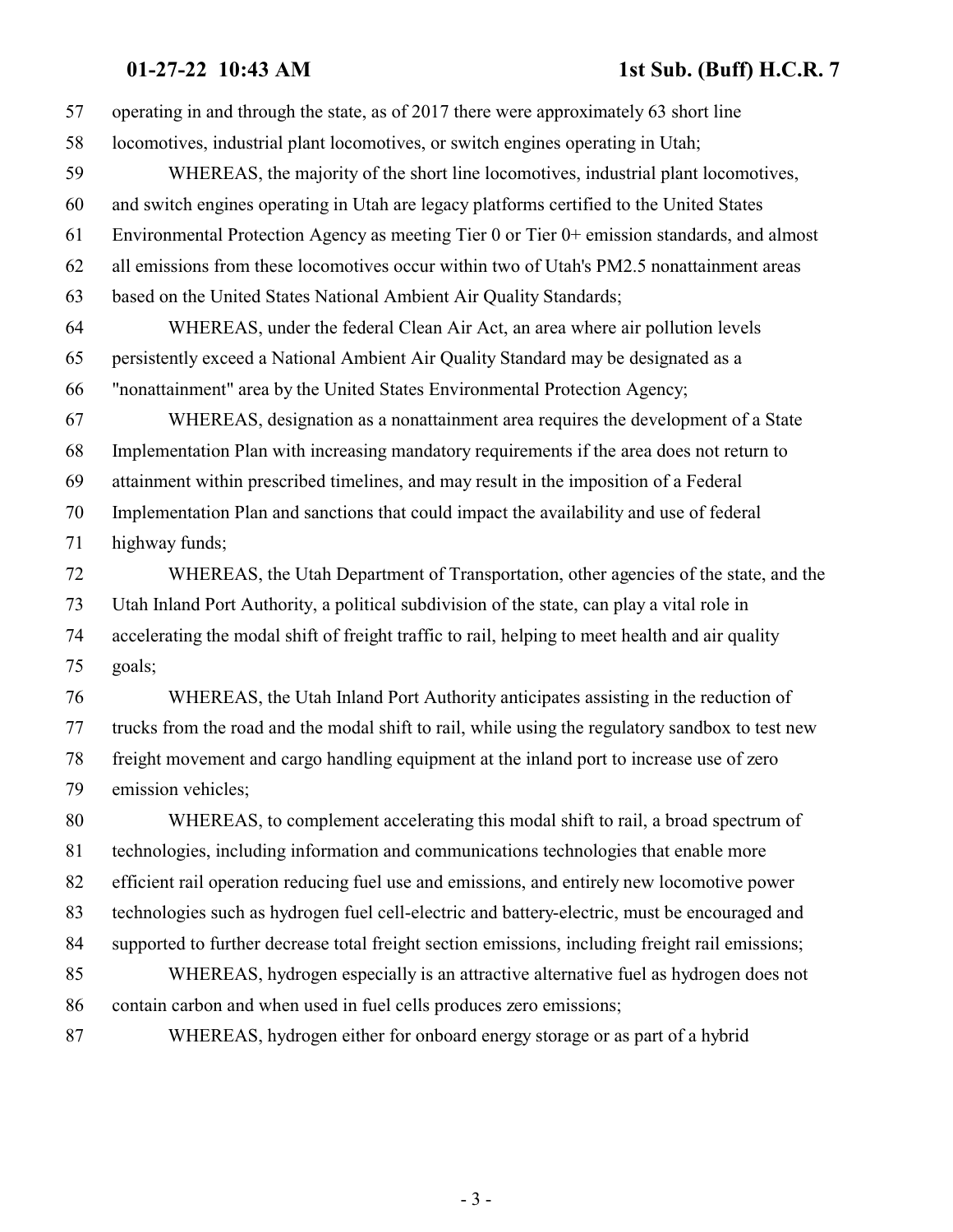## **1st Sub. (Buff) H.C.R. 7 01-27-22 10:43 AM**

| 88  | propulsion system provides a viable option in the future for zero emission engines in short line     |
|-----|------------------------------------------------------------------------------------------------------|
| 89  | locomotives, industrial plant locomotives, and switch engines operated in the state, and in the      |
| 90  | future, also for heavy-haul freight locomotives operating in and through the state;                  |
| 91  | WHEREAS, infrastructure for hydrogen is continuing to expand in the state;                           |
| 92  | WHEREAS, funding support and innovative procurement solutions made available                         |
| 93  | through the Utah Department of Transportation and the Utah Inland Port Authority can assist          |
| 94  | private sector operators of short line locomotives, industrial plant locomotives, and switch         |
| 95  | engines with transitioning to zero emission technologies, including for freight rail, that can       |
| 96  | materially increase the state's air quality; and                                                     |
| 97  | WHEREAS, substantial federal funding is expected to be available to support this                     |
| 98  | transition, and the Utah Department of Transportation and the Utah Inland Port Authority             |
| 99  | should maximize their efforts to secure the federal funding to facilitate deployment of zero         |
| 100 | emission technologies, including freight rail, that can materially increase the state's air quality: |
| 101 | THEREFORE, BE IT RESOLVED that the Legislature of the state of Utah, the                             |
| 102 | Governor concurring therein, encourages the introduction of new zero emission locomotives            |
| 103 | operated by short line locomotives, industrial plant locomotives, and switch engines in              |
| 104 | nonattainment areas, a continued shift of freight transportation growth to rail to help meet the     |
| 105 | state's air quality goals, phasing out legacy locomotive engines in short line, industrial plant,    |
| 106 | and switch engine rail service in nonattainment areas in the state, and phasing in the use of zero   |
| 107 | emission engines, including hydrogen fuel cell-electric systems as follows:                          |
| 108 | at least one demonstration project of a short line locomotive, industrial                            |
| 109 | plant locomotive, or switch engine using a zero emission engine by                                   |
| 110 | 2025;                                                                                                |
| 111 | 25% of short line locomotives, industrial plant locomotives, and switch                              |
| 112 | engines use a zero emission engine by 2030;                                                          |
| 113 | 40% of short line locomotives, industrial plant locomotives, and switch                              |
| 114 | engines use a zero emission engine by 2035;                                                          |
| 115 | 80% of short line locomotives, industrial plant locomotives, and switch                              |
| 116 | engines use a zero emission engine by 2040; and                                                      |
| 117 | 100% of short line locomotives, industrial plant locomotives, and switch                             |
| 118 | engines use a zero emission engine by 2050.                                                          |